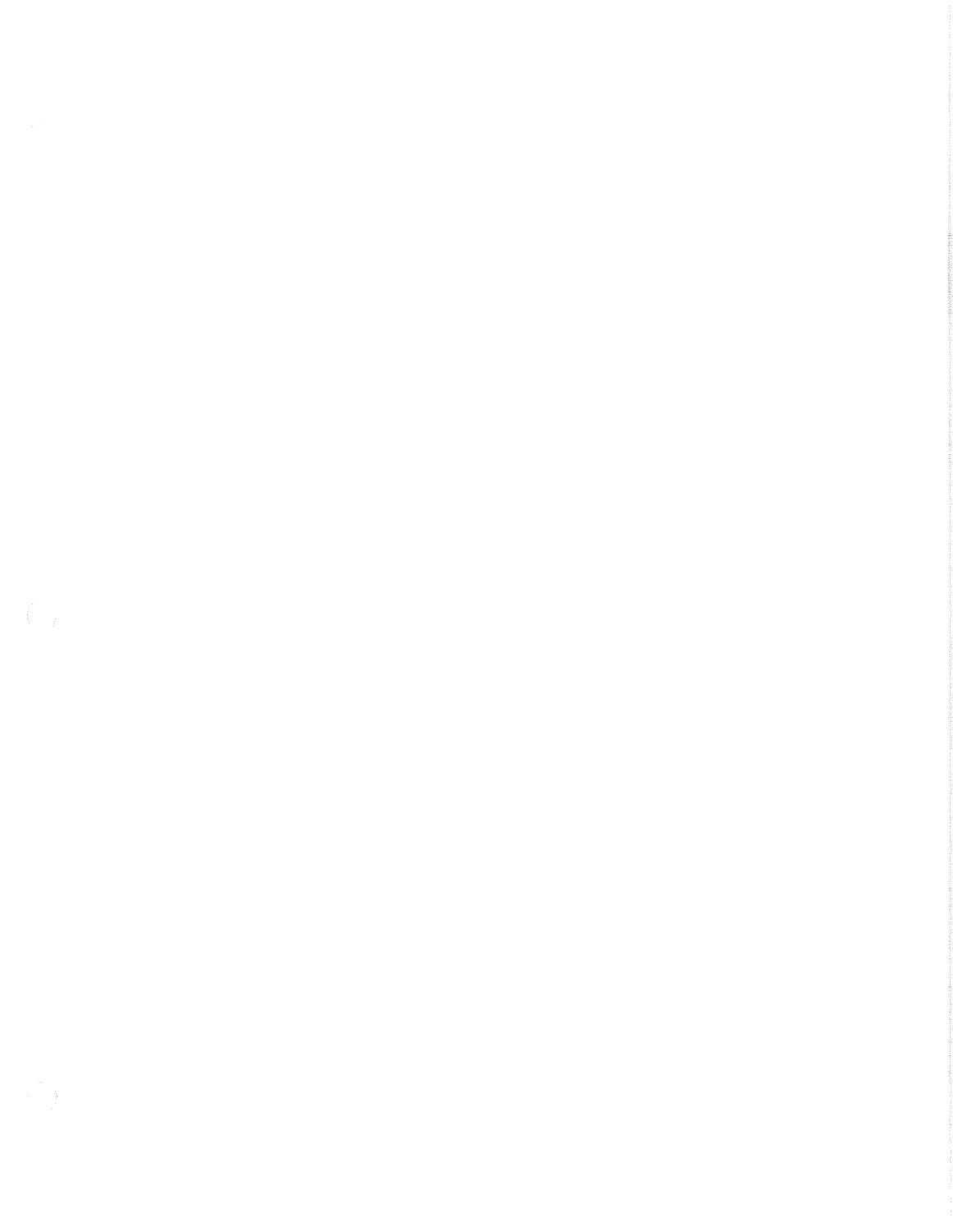#### RESOLUTION NO. 06/07-20 CITY OF DAYTON, OREGON .

## Title: A Resolution Setting the Fee for Type A and Type B Permits

WHEREAS, the City Council finds that fees charged for Type A permits (for constructing public improvements serving a single residential unit) and Type B permits (for constructing public improvements to serve anything other than a single residential unit) need to be updated in order to assist in defraying the costs incurred by the City in reviewing and inspecting public improvement<br>projects; and

WHEREAS, the City Council has the authority to adopt by resolution the base fees for these permits pursuant to Section 6.7 and 6.8 of the Dayton Municipal Code (hereafter called "DMC");<br>and

WHEREAS, the previous fees for Type A permits and Type B permits were specified in the old public works standards that were replaced by the City Council under Resolution 06/07-11, on October 2, 2006, which resolution adopted new Public Works Design Standards (hereafter called "PWDS"); and

WHEREAS, PWDS Appendix G.9.a specifies that the review and permit fees shall be as prescribed by the City Council;

NOW, THEREFORE, IT IS HEREBY RESOLVED by the City Council of Dayton, Oregon:

Section 1. THAT the review fees prescribed under the public works standards that were replaced by Resolution #06/07-11 are hereby repealed, and

Section 2. THAT the base construction permit fee for a Type A permit obtained pursuant to DMC Section 6.7 and PWDS Section G5 shall be as follows:

- a. Prior to final approval of the construction drawings and issuance of <sup>a</sup> \$250 and execute a Developer/City Construction Agreement in a form approved by the City's legal counsel.
- b. Per DMC Section 6.7.3, the applicant shall pay all costs incurred by the City for services related to the development project including, but not limited to, design review, inspection and construction observation, testing, plat review, project administration, attorney's fees, etc.
- c. If the City's cost exceed the amount deposited by the applicant, the City will bill the applicant on a monthly basis for the additional costs. The applicant shall pay all such bills within 30 calendar days from the date of the billing by the City. The City will issue a stop work order on the project if the applicant falls to pay the billing within the specified time period, and may record a lien against the property per DMC 6.7.3.
- d. No occupancy permits will be issued by the City until all work related under the Type A permit is completed and accepted by the City and all billings due to the City are paid in full by the applicant; and

Section 3. THAT the base construction permit fee for a Type B permit obtained pursuant to DMC<br>Section 6.8 and PWDS Section G.5 shall be as follows;

Resolution #06/07-20 Page 1 of 2 Page 1 of 2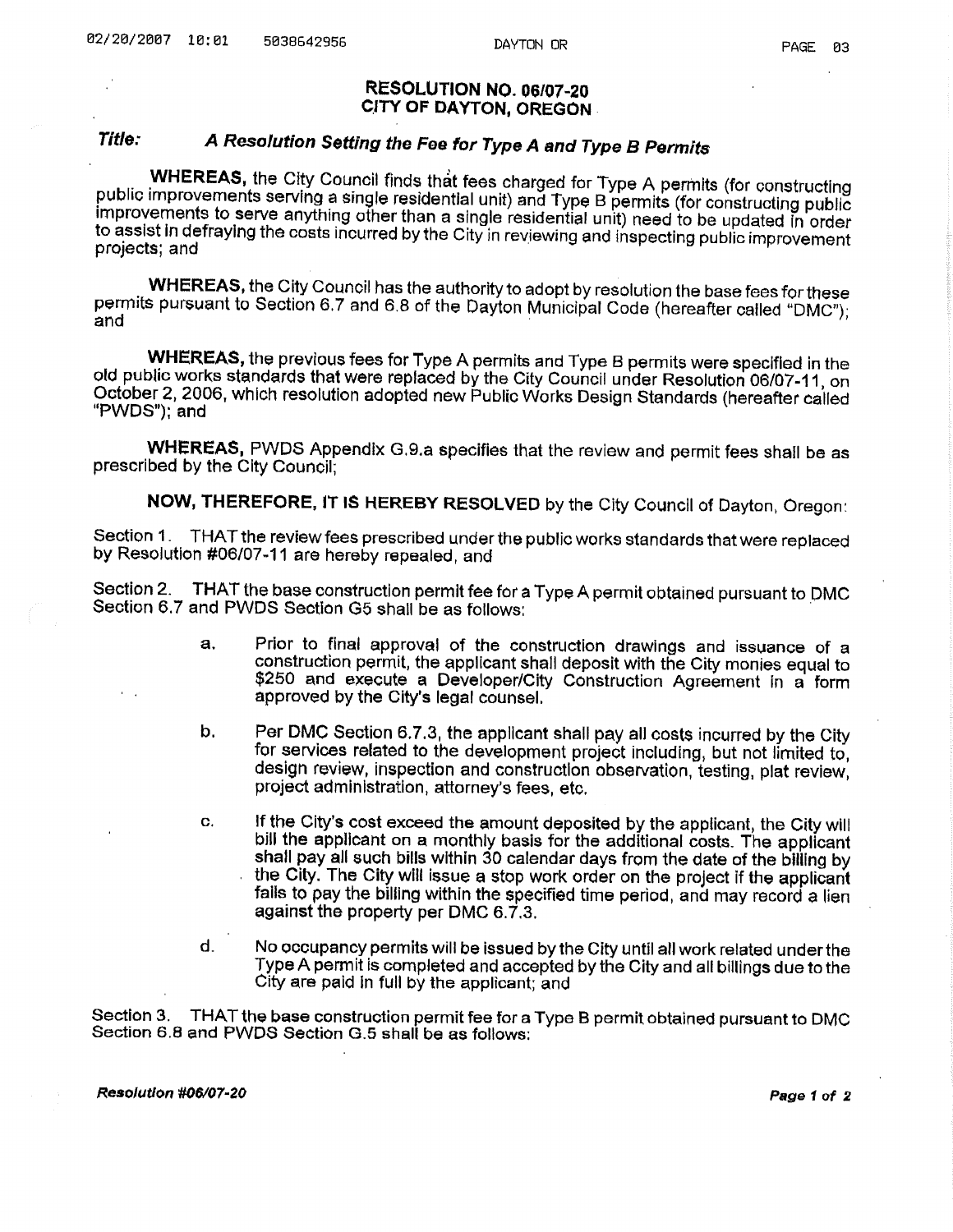- a. Concurrent with submission of construction drawings for review, the applicant shall deposit with the City monies equal to 3% of the engineer's estimate for all construction work related to the project.
- b. Prior to final approval of the construction drawings and issuance of <sup>a</sup> construction permit, the applicant shall deposit additional monies with the City as required to bring their account up to 5% of the final approved engineer's estimate (or final approved bid results) and execute a Developer/City Construction Agreement in a form approved by the City's legal counsel.
- c. Per DMC Section 6.7.3, the applicant shall pay all costs incurred by the City for services related to the development project including, but not limited to, design review, inspection and construction observation, testing, plat review, project administration, attorney's fees, warrantee inspections, etc.
- d. If the City's cost exceed the 5% amount deposited by the applicant, the City will bill the applicant on a monthly basis for the additional costs. The applicant shall pay all such bills within 30 calendar days from the date of the billing by the City. The City will issue a stop work order on the project if the applicant fails to pay the billing within the specified time period, and may record a lien against the property per DMC 6.7.3.
- e. No building permits for single family residential structures or duplexes will be issued by the City until all work related to the project is completed and accepted by the City and all billings due to the City are paid in full by the applicant; and
- Section 4. THAT this resolution shall become effective immediately upon adoption; and
- Section 5 THAT the permit fees established by this resolution shall take effect upon adoption of this resolution.

ADOPTED this 5th day of February, 2007.

In Favor Blackburn, Hensley, Hutchins, White

**Opposed**  $^{\bullet}$   $^{\bullet}$   $^{\bullet}$   $^{\bullet}$   $^{\bullet}$   $^{\bullet}$   $^{\bullet}$   $^{\bullet}$   $^{\bullet}$   $^{\bullet}$   $^{\bullet}$   $^{\bullet}$   $^{\bullet}$   $^{\bullet}$   $^{\bullet}$   $^{\bullet}$   $^{\bullet}$   $^{\bullet}$   $^{\bullet}$   $^{\bullet}$   $^{\bullet}$   $^{\bullet}$   $^{\bullet}$   $^{\bullet}$   $^{\bullet}$   $^{\bullet}$   $^{\bullet}$   $^{\bullet}$   $^{\bullet}$   $^{\bullet}$   $^{\bullet}$   $^{\bullet$ 

Absent Absent.~~~\_\_:.::N~o~n~e~~~~~~~~~~~~~~~~~~~~~~~~~~-

Abstained None

**Vers, Council President** 

ATTESTED BY: Peggy Selberg  $\sqrt{ }$   $\sqrt{ }$  Date of Enactment City Recorder

WKS4\RESOLUTIONS\06-07\R0607.20

Hel 07

Date of Signing

*Resolution #06107·20* Page 2 of *2*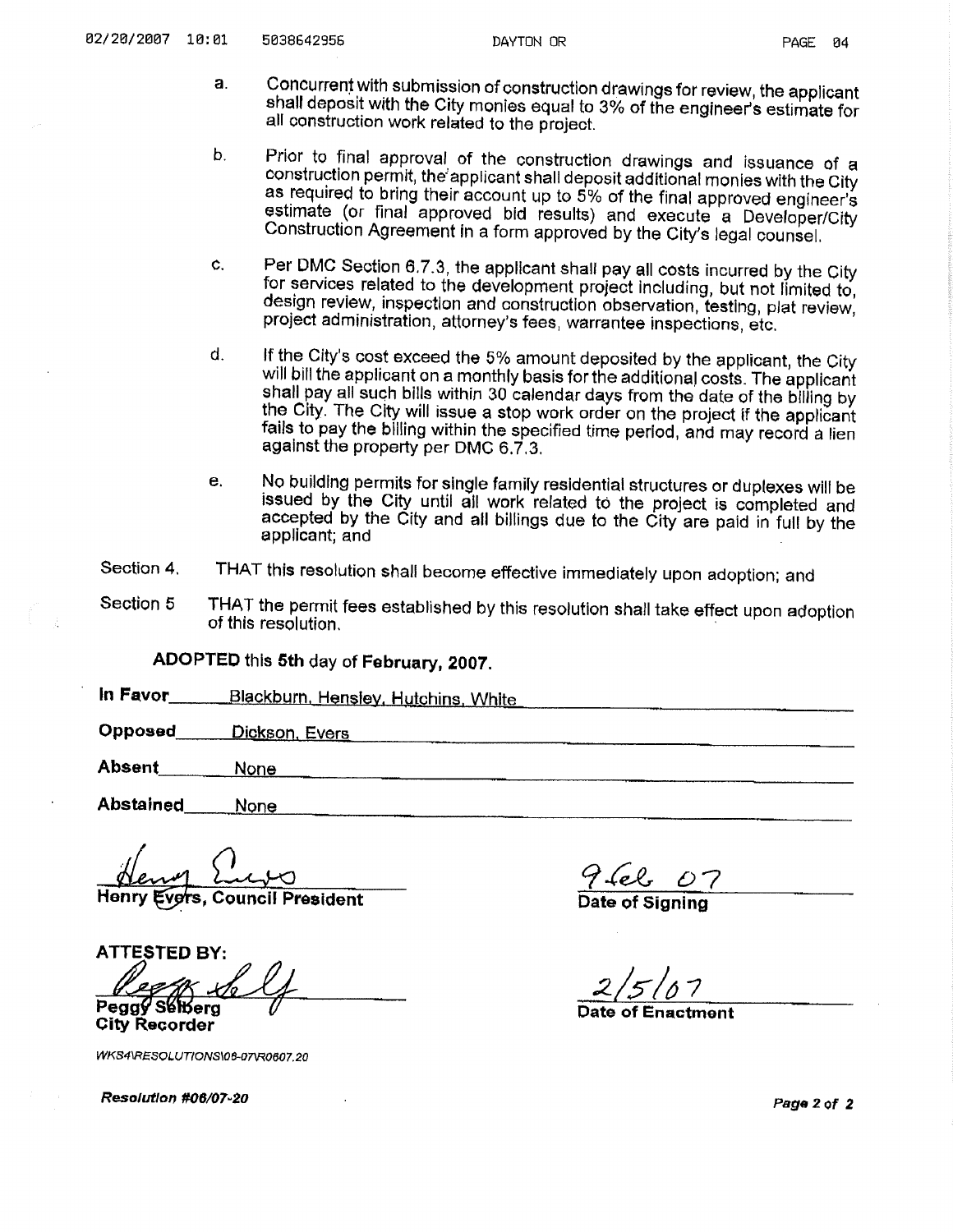

U.S. **Department of Justice**  Civil Rights Division *Disability Rights Section* 



U.S. Department of Transportation **Federal Highway Administration** 

# **Department of Justice/Department of Transportation Joint Technical Assistancel on the Title II of the Americans with Disabilities Act Requirements to Provide Curb Ramps when Streets, Roads, or Highways are Altered through Resurfacing**

Title II of the Americans with Disabilities Act (ADA) requires that state and local governments ensure that persons with disabilities have access to the pedestrian routes in the public right of way. An important part of this requirement is the obligation whenever streets, roadways, or highways are *altered* to provide curb ramps where street level pedestrian walkways cross curbs.<sup>2</sup> This requirement is intended to ensure the accessibility and usability of the pedestrian walkway for persons with disabilities.

An alteration is a change that affects or could affect the usability of all or part of a building or facility.<sup>2</sup> Alterations of streets, roads, or highways include activities such as reconstruction, rehabilitation, *reswfacing,* widening, and projects of similar scale and effect. $\frac{4}{3}$  Maintenance activities on streets, roads, or highways, such as filling potholes, are not alterations.

Without curb ramps, sidewalk travel in urban areas can be dangerous, difficult, or even impossible for people who use wheelchairs, scooters, and other mobility devices. Curb ramps allow people with mobility disabilities to gain access to the sidewalks and to pass through center islands in streets. Otherwise, these individuals are forced to travel in streets and roadways and are put in danger or are prevented from reaching their destination; some people with disabilities may simply choose not to take this risk and will not venture out of their homes or communities.

Because resurfacing of streets constitutes an alteration under the ADA, it triggers the obligation to provide curb ramps where pedestrian walkways intersect the resurfaced streets. See Kinney v. Yerusalim, 9 F 3d 1067 (3rd Cir. 1993). This obligation has been discussed in a variety of technical assistance materials published by the Department of Justice beginning in 1994.<sup>5</sup> Over the past few years, state and local governments have sought further guidance on the scope of the alterations requirement with respect to the provision of curb ramps when streets, roads or highways are being resurfaced. These questions have arisen largely due to the development of a variety of road surface treatments other than traditional road resurfacing, which generally involved the addition of a new layer of asphalt. Public entities have asked the Department of Transportation and the Department of Justice to clarify whether particular road surface treatments fall within the ADA definition of alterations, or whether they should be considered maintenance that would not trigger the obligation to provide curb ramps. This Joint Technical Assistance addresses some of those questions.

#### **Where must curb ramps be provided?**

Generally, curb ramps are needed wherever a sidewalk or other pedestrian walkway crosses a curb. Curb ramps must be located to ensure a person with a mobility disability can travel from a sidewalk on one side of the street, over or through any curbs or traffic islands, to the sidewalk on the other side of the street. However, the ADA does not require installation of ramps or curb ramps in the absence of a pedestrian walkway with a prepared surface for pedestrian use. Nor are curb ramps required in the absence of a curb, elevation, or other barrier between the street and the walkway.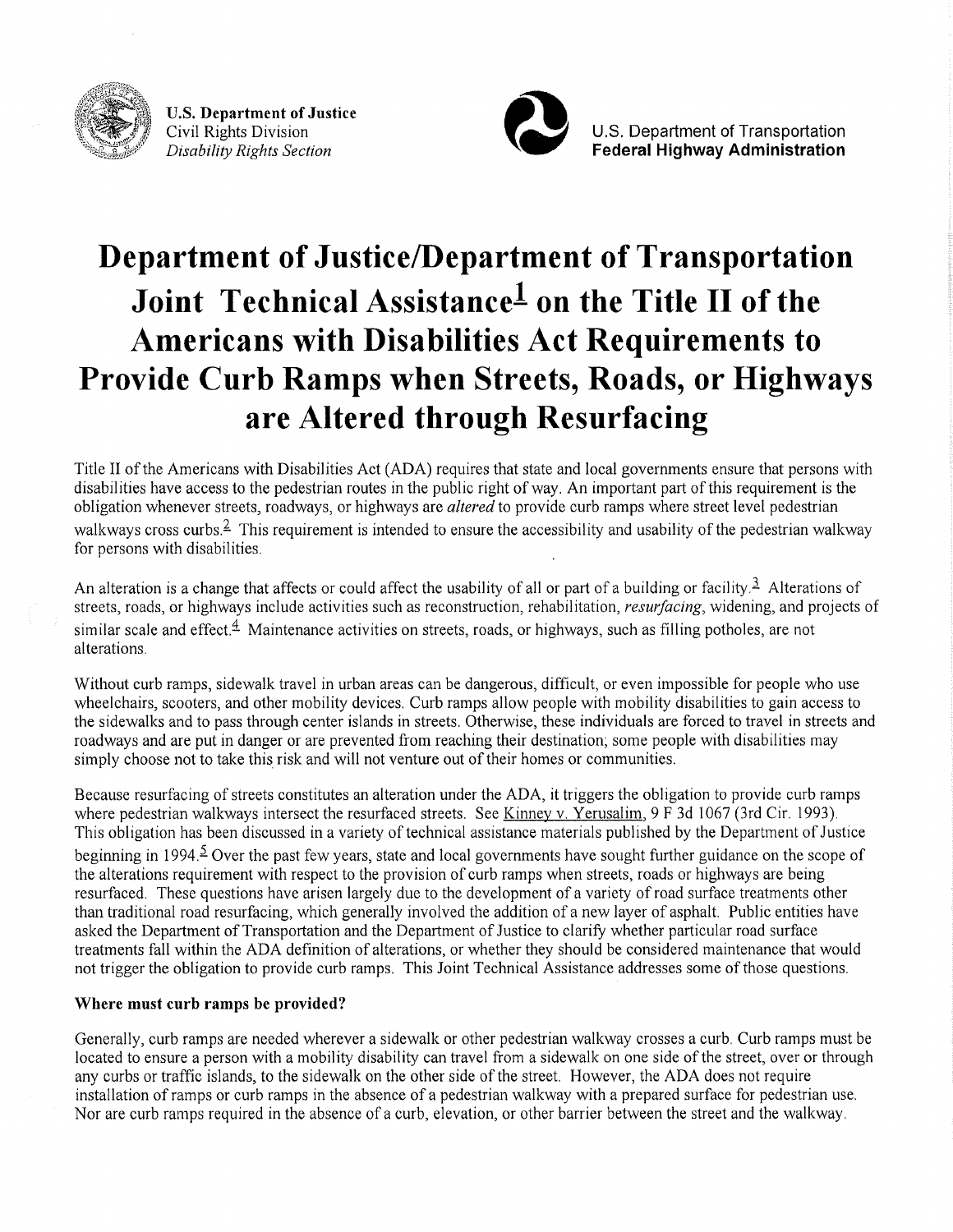#### **When is resurfacing considered to be an alteration?**

Resurfacing is an alteration that triggers the requirement to add curb ramps if it involves work on a street or roadway spanning from one intersection to another, and includes overlays of additional material to the road surface, with or without milling. Examples include, but are not limited to the following treatments or their equivalents: addition of <sup>a</sup> new layer of asphalt, reconstruction, concrete pavement rehabilitation and reconstruction, open-graded surface course, micro-surfacing and thin lift overlays, cape seals, and in-place asphalt recycling.

#### **What kinds of treatments constitute maintenance rather than an alteration?**

Treatments that serve solely to seal and protect the road surface, improve friction, and control splash and spray are considered to be maintenance because they do not significantly affect the public's access to or usability of the road. Some examples of the types of treatments that would normally be considered maintenance are: painting or striping lanes, crack filling and sealing, surface sealing, chip seals, slurry seals, fog seals, scrub sealing, joint crack seals, joint repairs, dowel bar retrofit, spot high-friction treatments, diamond grinding, and pavement patching. In some cases, the combination of several maintenance treatments occurring at or near the same time may qualify as an alteration and would trigger the obligation to provide curb ramps.

#### **What if a locality is not resurfacing an entire block, but is resurfacing a crosswalk by itself?**

Crosswalks constitute distinct elements of the right-of-way intended to facilitate pedestrian traffic. Regardless of whether there is curb-to-curb resurfacing of the street or roadway in general, resurfacing of a crosswalk also requires the provision of curb ramps at that crosswalk.

July 8, 2013

l The Department of Justice is the federal agency with responsibility for issuing regulations implementing the requirements of title II of the ADA and for coordinating federal agency compliance activities with respect to those requirements. Title II applies to the programs and activities of state and local governmental entities. The Department of Justice and the Department of Transportation share responsibility for enforcing the requirements of title II of the ADA with respect to the public right of way, including streets, roads, and highways.

2 See 28 CFR 35.151(i)(1) (Newly constructed or altered streets, roads, and highways must contain curb ramps or other sloped areas at any intersection having curbs or other barriers to entry from a street level pedestrian walkway) and 35. l5l(i)(2) (Newly constructed or altered street level pedestrian walkways must contain curb ramps or other sloped areas at intersections to streets, roads, or highways) .

.J.28 CFR 35.l5l(b)(l).

12010 ADA Accessibility Standards, section 106.5.

~See 1994 Title II Technical Assistance Manual Supplement, Title II TA Guidance: The ADA and City Governments: Common Problems; and ADA Best Practices Tool Kit for State and Local Governments: Chapter 6, Curb Ramps and Pedestrian Crossings under Title II of the ADA, available at ada.gov.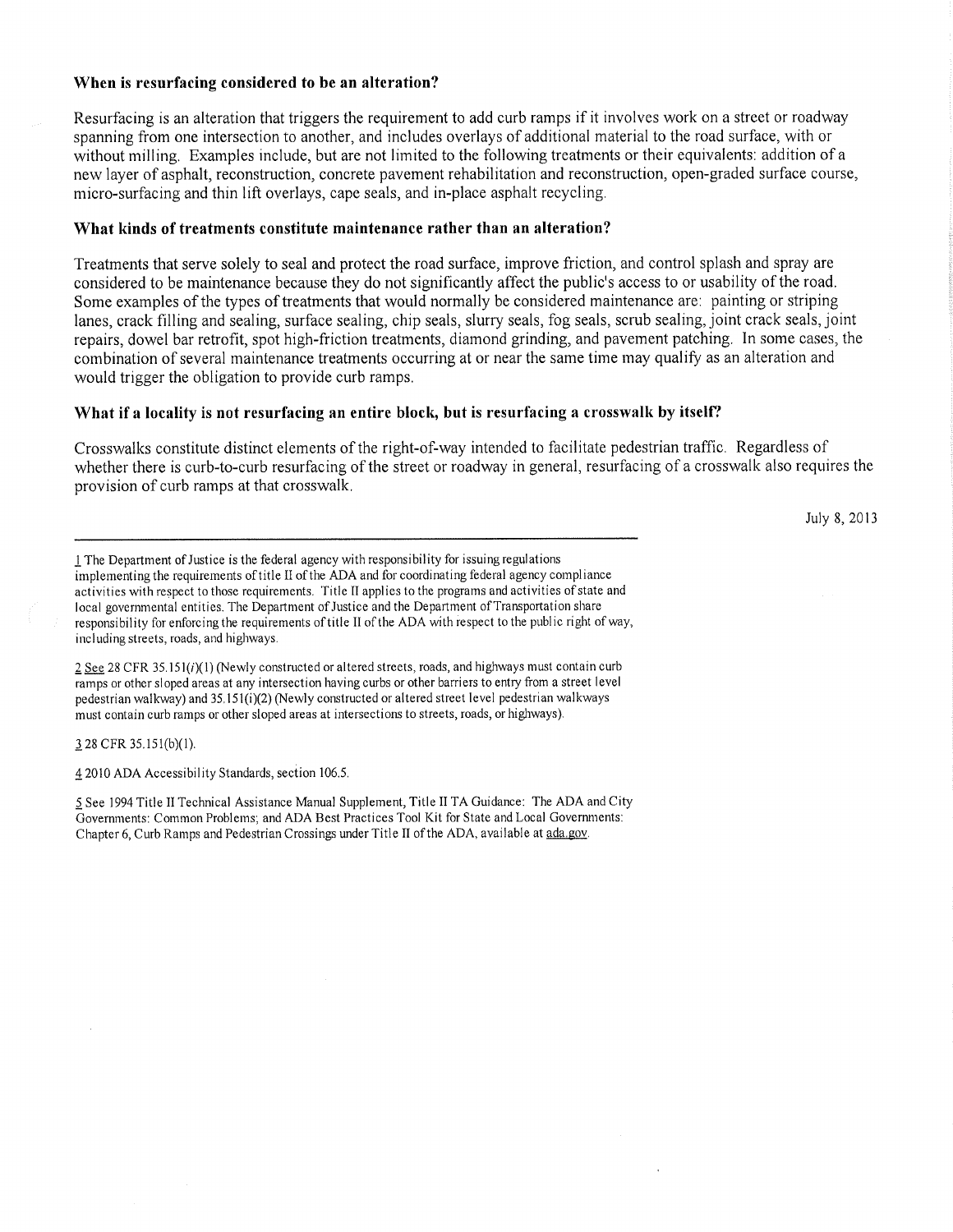

**U.S. Department of Justice**  Civil Rights Division Disability Rights Section



U.S. Department of Transportation ~..,. **Federal Highway Administration** 

#### **QUESTIONS & ANSWERS**

## **Supplement to the 2013 DOJ/DOT Joint Technical Assistance on the Title II of the Americans with Disabilities Act Requirements To Provide Curb Ramps when Streets, Roads, or Highways are Altered through Resurfacing**

The Department of Justice (DOJ)/Department of Transportation (DOT) Joint Technical Assistance on the Title II of the Americans with Disabilities Act [ADA] Requirements to Provide Curb Ramps when Streets, Roads, or Highways are Altered through Resurfacing (Joint Technical Assistance) was published on July 8, 2013. This document responds to frequently asked questions that the Federal Highway Administration (FHWA) has received since the technical assistance document was published. In order to fully address some questions, the applicable requirements of Section 504 of the Rehabilitation Act of 1973 that apply to public entities receiving Federal funding from DOT, either directly or indirectly, are also discussed. This document is not a standalone document and should be read in conjunction with the 2013 Joint Technical Assistance.

## Q1: **When a pavement treatment is considered an alteration under the ADA and there is a curb ramp at the juncture of the altered road and an existing sidewalk (or other prepared surface for pedestrian use), but the curb ramp does not meet the current ADA Standards, does the curb ramp have to be updated to meet the current ADA Standards at the time of the pavement treatment?**

<sup>A</sup>1: It depends on whether the existing curb ramp meets the appropriate accessibility standard that was in place at the time it was newly constructed or last altered.

When the Department of Justice adopted its revised title II ADA Regulations including the updated ADA Standards for Accessible Design (2010 Standards,  $1$  as defined in 28 CFR 35.151), it specified that "(e)lements that have not been altered in existing facilities on or after March 15, 2012, and that comply with the corresponding technical and scoping specifications for those elements in either the 1991 Standards or in the Uniform Federal Accessibility Standards (UFAS) ... are not required to be modified in order to comply with the requirements set forth in the 2010 Standards." 28 C.F.R. 35.150(b)(2)(i). As a result of this "safe harbor" provision, if a curb ramp was built or altered prior to March 15, 2012, and complies with the requirements for curb ramps in either the 1991 ADA Standards for Accessible Design (1991 Standards, known prior to 2010 as the 1991 ADA Accessibility Guidelines, or the 1991 ADAAG) or UFAS, it does **not** have to be modified to comply with the requirements in the 2010 Standards. However, if that existing curb ramp did not comply with either the 1991 Standards or UFAS as of March 15, 2012, then the safe harbor does not apply and the curb ramp must be brought into compliance with the requirements of the 2010 Standards concurrent with the road alteration. See 28 CFR 35.151(c) and (i).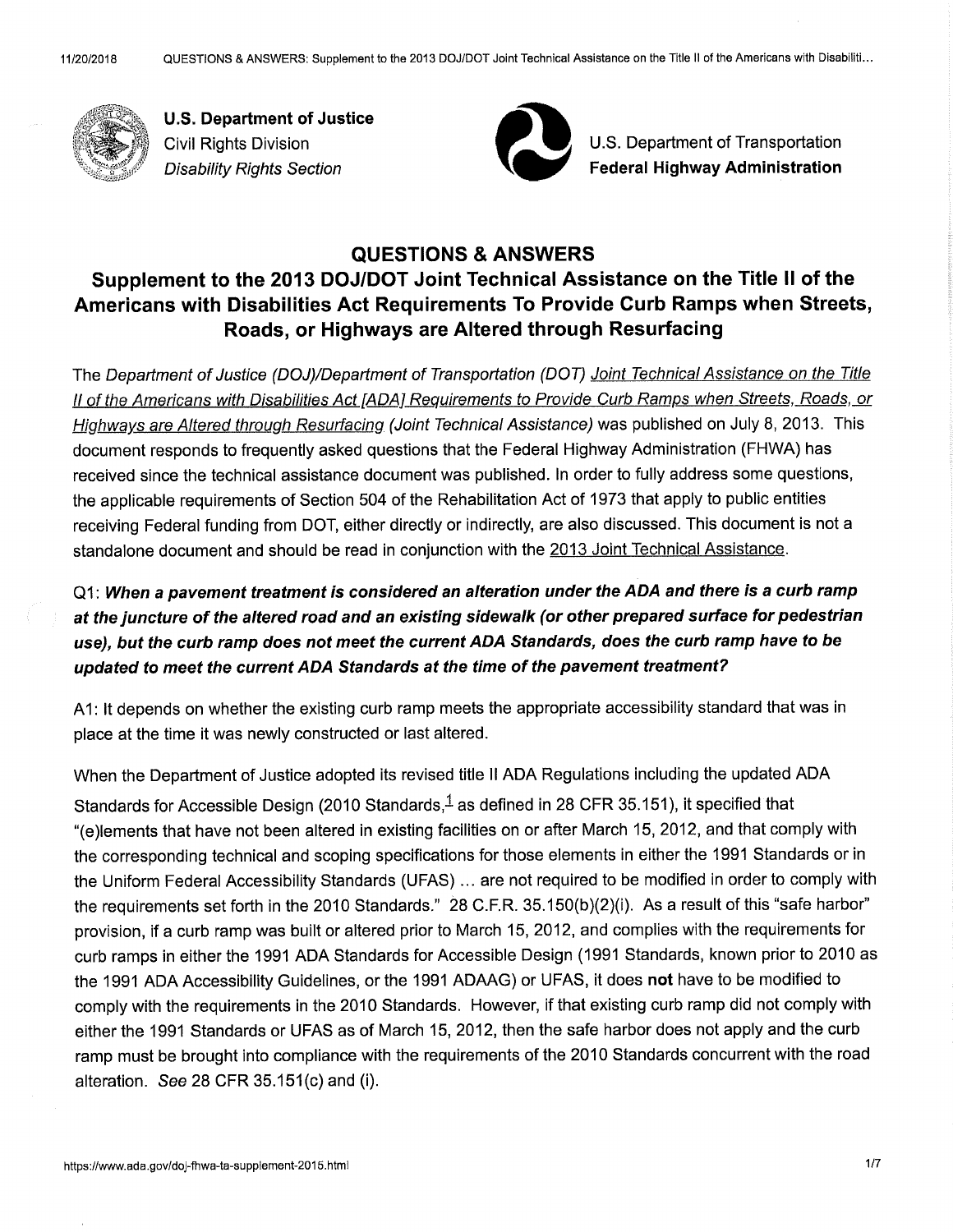Note that the requirement in the 1991 Standards to include detectable warnings on curb ramps was suspended for a period between May 12, 1994, and July 26, 1998, and again between December 23, 1998, and July 26, 2001. If a curb ramp was newly constructed or was last altered when the detectable warnings requirement was suspended, and it otherwise meets the 1991 Standards, Title 11 of the ADA does not require that the curb ramp be modified to add detectable warnings in conjunction with a road resurfacing alteration project. See Question #14 however, for a discussion of the DOT Section 504 requirements, including detectable warnings.

Q2: **The Joint Technical Assistance states that "[r]esurfacing is an alteration that triggers the requirement to add curb ramps if it involves work on a street or roadway spanning from one intersection to another, and includes overlays of additional material to the road surface, with or without milling." What constitutes "overlays of additional material to the road surface" with respect to milling, specifically, when a roadway surface is milled and then overlaid at the same height** (i.e., **no material is added that exceeds the height of what was present before the milling)?** 

A2: A project that involves milling an existing road, and then overlaying the road with material, regardless of whether it exceeds the height of the road before milling, falls within the definition of "alteration" because it is <sup>a</sup> change to the road surface that affects or could affect the usability of the pedestrian route (crosswalk). See Kinney *v.* Yerusalim, 9 F.3d 1067 (3rd Cir. 1993). Alterations require the installation of curb ramps if none previously existed, or upgrading of non-compliant curb ramps to meet the applicable standards, where there is an existing pedestrian walkway. See also Question 8.

#### Q3: If **a roadway resurfacing alteration project does not span the full width of the road, do I have to put in curb ramps?**

A3: It depends on whether the resurfacing work affects a pedestrian crosswalk. If the resurfacing affects the crosswalk, even if it is not the full roadway width, then curb ramps must be provided at both ends of the crosswalk. See 28 CFR 35.151 (i).

Public entities should not structure the scope of work to avoid ADA obligations to provide curb ramps when resurfacing a roadway. For example, resurfacing only between crosswalks may be regarded as an attempt to circumvent a public entity's obligation under the ADA, and potentially could result in legal challenges.

If curb ramp improvements are needed in the vicinity of an alteration project, it is often cost effective to address such needs as part of the alteration project, thereby advancing the public entity's progress in meeting its obligation to provide program access to its facilities. See Question 16 for further discussion.

## Q4: **When a road alteration project triggers the requirement to install curb ramps, what steps should public (State or local) entities take if they do not own the sidewalk right-of-way needed to install the required curb ramps?**

A4: The public entity performing the alteration is ultimately responsible for following and implementing the ADA requirements specified in the regulations implementing title II. At the time an alteration project is scoped, the public entity should identify what ADA requirements apply and whether the public entity owns sufficient right-of-way to make the necessary ADA modifications. If the public entity does not control sufficient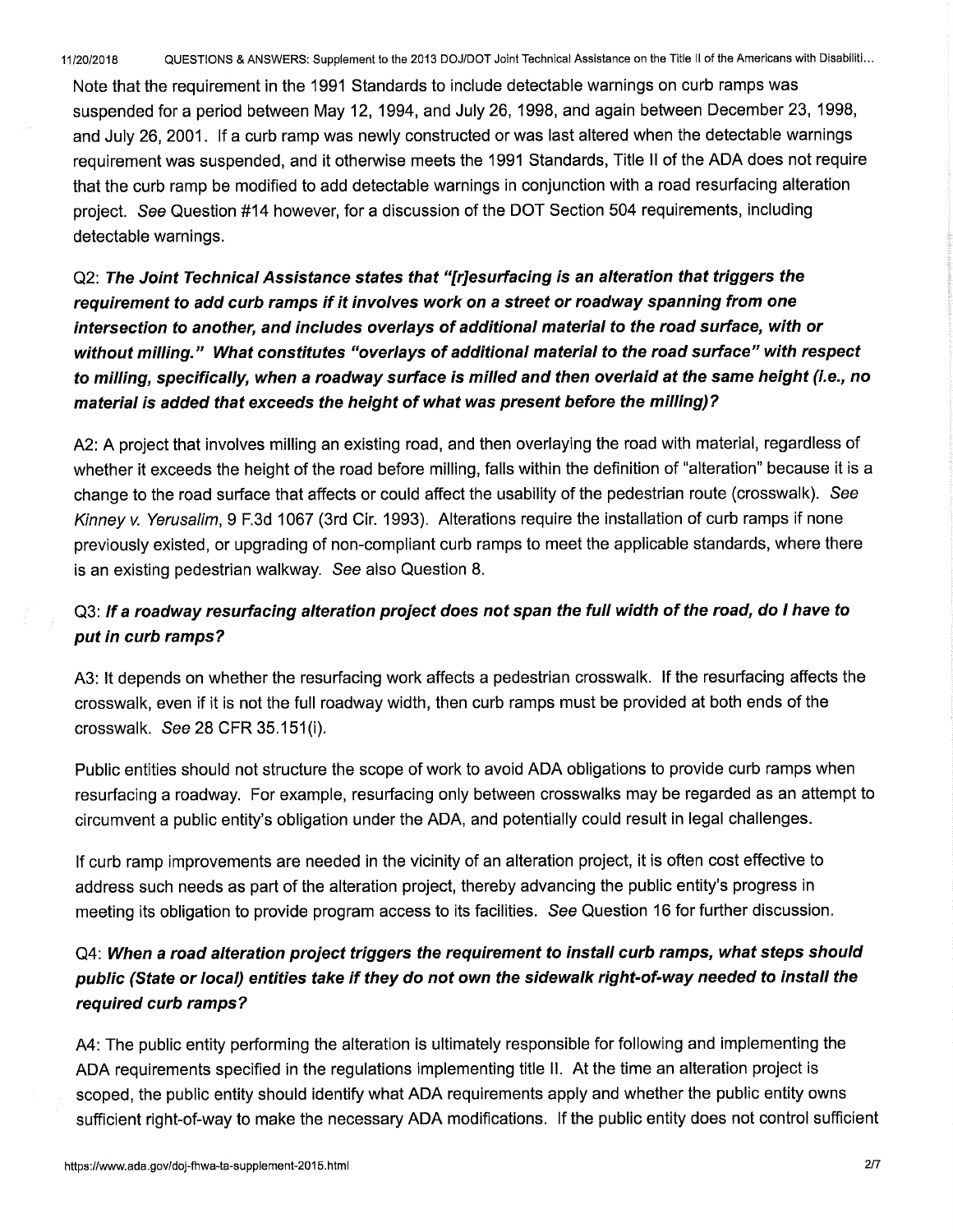11/20/2018 QUESTIONS & ANSWERS: Supplement to the 2013 DOJ/DOT Joint Technical Assistance on the Title II of the Americans with Disabiliti ...

right-of-way, it should seek to acquire the necessary right-of-way. If a complaint is filed, the public entity will likely need to show that it made reasonable efforts to obtain access to the necessary right-of-way.

## Q5: **The Joint Technical Assistance is silent on when it becomes effective. Is there an effective date for when States and local public entities must comply with the requirements discussed in the technical assistance?**

A5: The Joint Technical Assistance, as well as this Supplement to it, does not create any new obligations. The obligation to provide curb ramps when roads are altered has been an ongoing obligation under the regulations implementing title II of the ADA (28 CFR 35.151) since the regulation was initially adopted in 1991. This technical assistance was provided to respond to questions that arose largely due to the development of a variety of road surface treatments, other than traditional road resurfacing, which generally involved the addition of a new layer of asphalt. Although the Joint Technical Assistance was issued on July 8, 2013, public entities have had an ongoing obligation to comply with the alterations requirements of title II and should plan to bring curb ramps that are or were part of an alteration into compliance as soon as possible.

## Q6: **Is the curb ramp installation work required to be a part of the Plans, Specifications and Estimate package for an alteration project or can the curb ramp work be accomplished under a separate contract?**

A6: The curb ramp installation work can be contracted separately, but the work must be coordinated such that the curb ramp work is completed prior to, or at the same time as, the completion of the rest of the alteration work. See 28 CFR 35.151 (i).

#### Q7: Is **a curb ramp required for a sidewalk that is not made of concrete or asphalt?**

A7: The Joint Technical Assistance states that "the ADA does not require installation of ramps or curb ramps in the absence of a pedestrian walkway with a prepared surface for pedestrian use." A "prepared surface for pedestrian use" can be constructed out of numerous materials, including concrete, asphalt, compacted soil, decomposed granite, and other materials. Regardless of the materials used to construct the pedestrian walkway, if the intent of the design was to provide access to pedestrians, then curb ramps must be incorporated where an altered roadway intersects the pedestrian walkway. See 28 CFR 35.151 (i).

## QB: If **an existing curb ramp is replaced as part of a resurfacing alteration, is there an obligation to address existing obstacles on the adjacent sidewalk at the same time?**

AB: No. The Joint Technical Assistance addresses those requirements that are triggered when a public entity alters a roadway where the roadway intersects a street level pedestrian walkway (28 CFR 35.151(i)). Public entities are required to address other barriers on existing sidewalks, such as steep cross slopes or obstructions, as part of their on-going program access and transition plan obligations under title II of the ADA and Section 504 and in response to requests for reasonable modifications under the ADA or reasonable accommodations under Section 504. See 28 CFR 35.105, 35.130(b)(7), and 35.150(d); see also 49 CFR 27.?(e), 27.11(c)(2).

## Q9: **Several pavement preservation treatment types are not listed in the technical assistance.** *If* **the treatment type is not specifically on the list of maintenance treatments, is it an alteration?**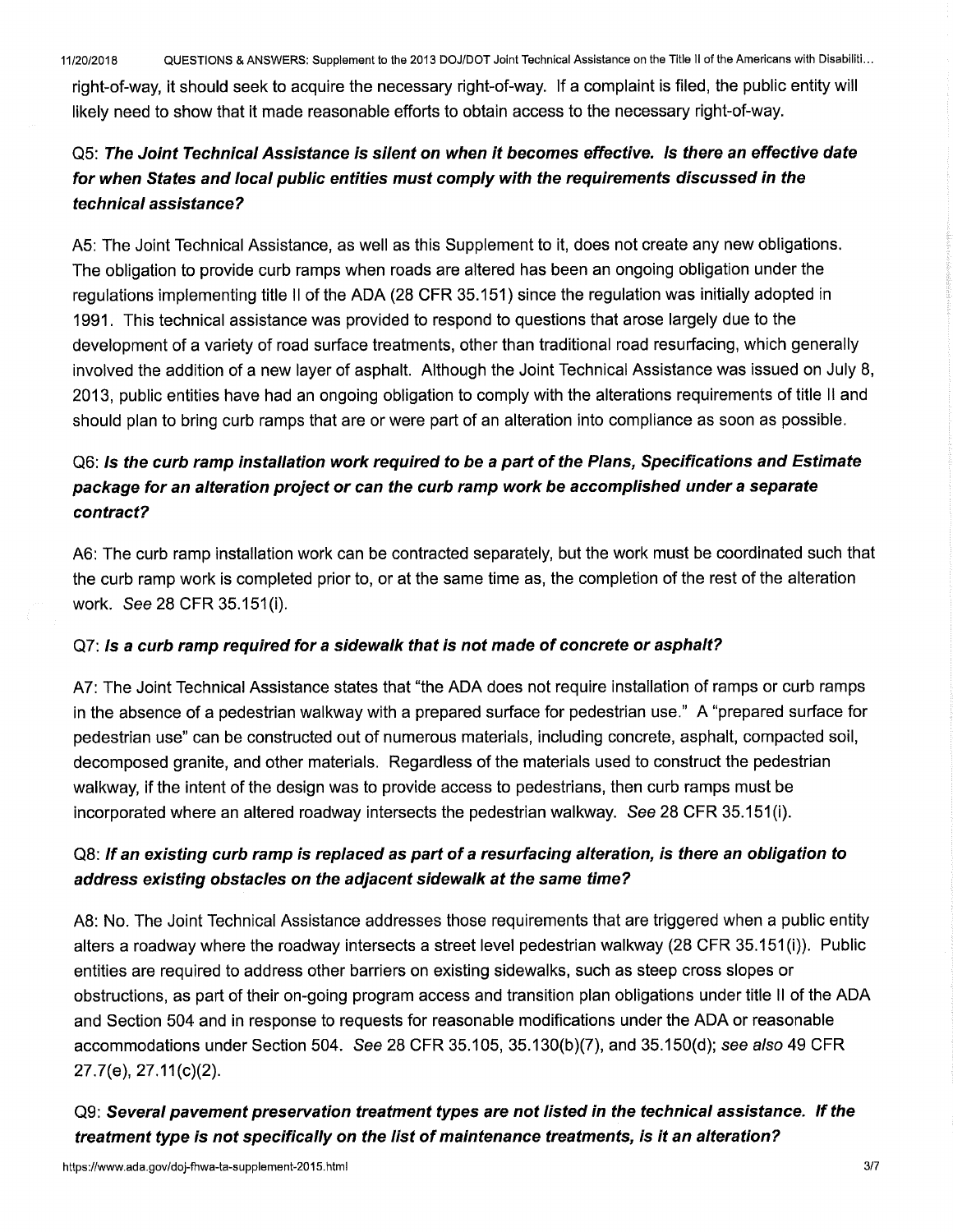A9: New treatments are always being developed and the best practice is for the City or other local public entity conducting the work, the State transportation agency, and FHWA to work together to come to an agreement on a reasonable determination of whether the unlisted treatment type is an alteration or maintenance and document their decisions. If the new treatment can be deemed to be the equivalent of any of the items listed as alterations, it is a reasonable interpretation that they are in fact alterations and should be treated as such.

#### Q10: **When does a combination of two or more 'maintenance' treatments rise to the level of being an alteration?**

A 10: The list of the pavement types that are considered maintenance, as stated in the 2013 Joint Technical Assistance document, are Chip Seals, Crack Filling and Sealing, Diamond Grinding, Dowel Bar Retrofit, Fog Seals, Joint Crack Seals, Joint Repairs, Pavement Patching, Scrub Sealing, Slurry Seals, Spot High-Friction Treatments, and Surface Sealing. The combination of two or more maintenance treatments may rise to the level of being an alteration.

The best practice is for the City or other local public entity conducting the work, the State transportation agency, and FHWA to work together to come to an agreement on a reasonable determination, document their policies, and apply that determination consistently in their locality.

#### Q11: **When will utility trench work require compliance with ADA curb ramp requirements?**

A 11: The answer to this question depends on the scope and location of the utility trench work being done. If the utility trench work is limited to a portion of the pavement, even including a portion of the crosswalk, repaving necessary to cover the trench would typically be considered maintenance and would not require simultaneous installation or upgrading of curb ramps. Public entities should note that the ADA requires maintenance of accessible features, and as such, they must ensure that when the trench is repaved or other road maintenance is performed, the work does not result in a lesser level of accessibility. See 28 CFR 35.133(a). If the utility work impacts the curb at a pedestrian street crossing where no curb ramp exists, the work affecting the curb falls within the definition of "alteration," and a curb ramp must be constructed rather than simply replacing the curb. See 28 CFR 35.151(b) and 35.151(i).

If a public entity is unsure whether the scope of specific trench work and repair/repaving constitutes an alteration, the best practice is for the public entity to work together with the State transportation agency and the FHWA Division to come to an agreement on how to consistently handle these situations and document their decisions.

#### Q12: Is **full-depth pavement patching considered maintenance?**

A 12: The answer to this question depends on the scope and location of the pavement patch. If the pavement patch work is limited to a portion of the pavement, even including a portion of the crosswalk, patching the pavement would typically be considered maintenance and would not require simultaneous installation or upgrading of curb ramps. Public entities should note that the ADA requires maintenance of accessible features, and as such, they should ensure that when the pavement is patched or other road maintenance is performed, the work does not result in a lesser level of accessibility. See 28 CFR 35.133(a). If the pavement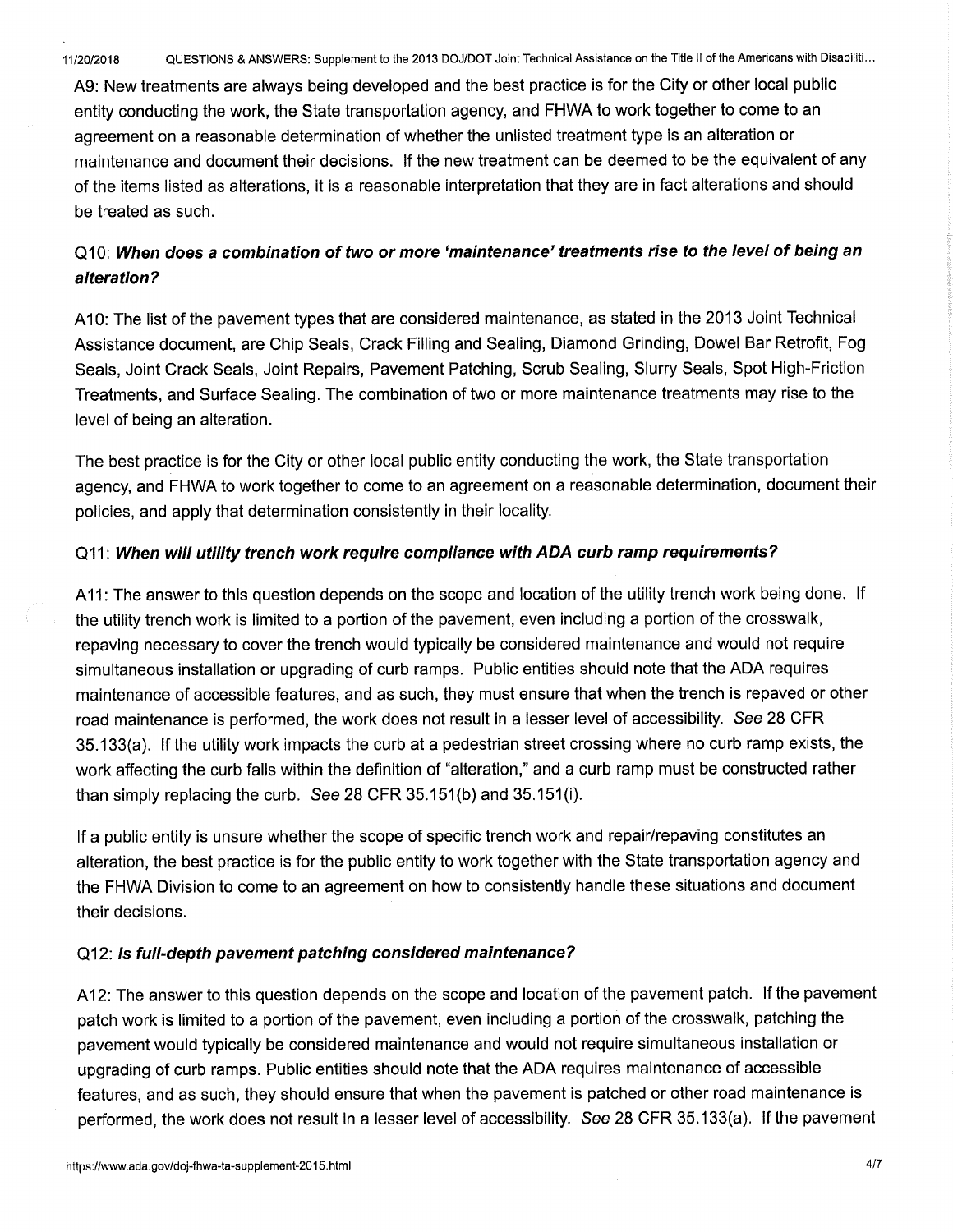11/20/2018 QUESTIONS & ANSWERS: Supplement to the 2013 DOJ/DOT Joint Technical Assistance on the Title II of the Americans with Disabiliti. ..

patching impacts the curb at a pedestrian street crossing where no curb ramp exists, the work affecting the curb falls within the definition of "alteration," and a curb ramp must be constructed rather than simply replacing the curb. See 28 CFR 35.151(b) and 35.151(i).

If a public entity is unsure whether the scope of specific full-depth pavement patching constitutes an alteration, the best practice is for the public entity to work together with the State transportation agency and the FHWA Division to come to an agreement on how to consistently handle these situations and document their decisions.

## Q13: **Do any other requirements apply to road alteration projects undertaken by public entities that receive Federal financial assistance from DOT either directly or indirectly, even if such financial assistance is not used for the specific road alteration project at issue?**

A 13: Yes, if a public entity receives any Federal financial assistance from DOT whether directly or through another DOT recipient, then the entity must also apply DOT's Section 504 requirements even if the road alteration project at issue does not use Federal funds. See 49 CFR 27.3 (applicability of DOT's Section 504 requirements) and 27.5 (definition of "program or activity").

DOT's Section 504 disability nondiscrimination regulations are found at 49 CFR Part 27. These regulations implement Section 504 of the Rehabilitation Act of 1973 (Section 504 ). In 2006, DOT updated its accessibility standards by adopting the 2004 Americans with Disabilities Act Accessibility Guidelines (2004 ADAAG<sup>2</sup>) into its Section 504 regulations at 49 CFR 27.3 (referencing 49 CFR Part 37, Appendix A). These requirements replaced the previously applicable ADA Standards for Accessible Design (1991) (formerly known as 1991 ADAAG). At that time, DOT's regulation adopted a modification to Section 406 of the 2004 ADAAG which required the placement of detectable warnings on curb ramps.

The revised DOT Section 504 regulation also provided a "safe harbor" provision (similar to the ADA provision discussed in Question 1) that applies to curb ramps that were newly constructed or altered by entities receiving Federal financial assistance from DOT and that were in compliance with the 1991 ADAAG requirements prior to November 29, 2006. If the "safe harbor" applies, these curb ramps are still considered compliant and do not have to be modified to add detectable warnings unless they are altered after November 29, 2006. The DOT "safe harbor" provision is found at 49 CFR 37.9(c). DOT's Section 504 regulations (49 CFR 27.19(a)) require compliance with 49 CFR Part 37.

The Section 504 safe harbor does not apply, however, if, at the time of the road alteration project, the existing curb ramp does not comply with the 1991 ADAAG and at that time it must be brought into compliance with the current DOT Section 504 requirements (2004 ADAAG) including detectable warnings.

## Q14: **Does the Section 504 safe harbor apply to curb ramps built in compliance with 1991 ADAAG during the time period when the requirement for detectable warnings was suspended and the roadway is now being resurfaced where it intersects the pedestrian walkway?**

A 14: If the curb ramps that were built or altered prior to November 29, 2006 were fully compliant with 1991 ADAAG at the time that the detectable warnings requirements were suspended, then the DOT Section 504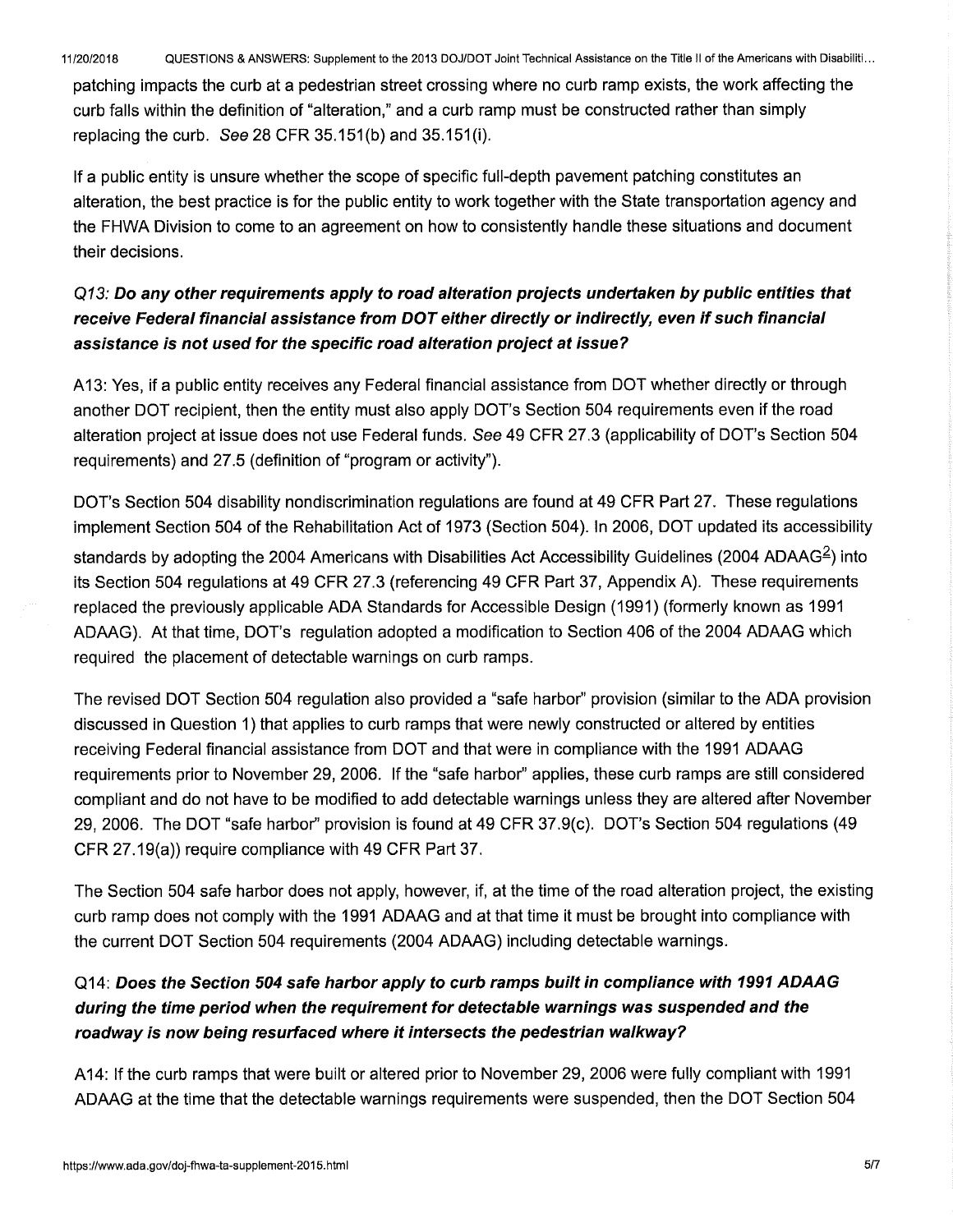safe harbor applies to them and the recipient does not have to add detectable warnings as a result of <sup>a</sup> resurfacing project.

#### 015: In **addition to the obligations triggered by road resurfacing alterations, are there other title II or Section 504 requirements that trigger the obligation to provide curb ramps?**

A 15: In addition to the obligation to provide curb ramps when roads are resurfaced, both DOJ's title II ADA regulation and DOT's Section 504 regulation (applicable to recipients of DOT Federal financial assistance), require the provision of curb ramps if the sidewalk is installed or altered at the intersection, during new construction, as a means of providing program accessibility, and as a reasonable modification under title II or a reasonable accommodation under Section 504.

#### **New Construction and Alterations**

DOJ's title II ADA regulation provides that newly constructed or altered streets, roads, and highways must contain curb ramps or other sloped areas at any intersection having curbs or other barriers to entry from a street level pedestrian walkway. In addition, the regulation provides that newly constructed or altered street level pedestrian walkways must contain curb ramps or other sloped areas at intersections to streets, roads, or highways. See 28 CFR 35.151(i). These curb ramps must comply with the 2010 Standards. $3$ 

DOT's Section 504 Federally assisted regulation also requires the provision of curb ramps in new construction and alterations. See 49 CFR 27.19(a) (requiring recipients of DOT financial assistance to comply with DOJ's ADA regulation at 28 CFR Part 35, including the curb ramp requirements at 28 CFR 35.151(i)); 49 CFR 27.75 (a)(2) (requiring all pedestrian crosswalks constructed with Federal financial assistance to have curb cuts or ramps).

#### **Program Accessibility**

Both DOJ's title II ADA regulation and DOT's Section 504 regulation require that public entities/recipients operate each service, program, or activity so that the service, program, or activity, when viewed in its entirety, is readily accessible to and usable by individuals with disabilities. This obligation, which is known as providing "program accessibility," includes a requirement to evaluate existing facilities in the public right-ofway for barriers to accessibility, including identifying non-existent or non-compliant curb ramps where roads intersect pedestrian access routes (sidewalks or other pedestrian walkways). After completing this selfevaluation, a public entity/recipient must set forth a plan for eliminating such barriers so as to provide overall access for persons with disabilities. See 28 CFR 35.150, and 49 CFR 27.11(c).

Since March 15, 2012, the DOJ title II regulation requires the use of the 2010 Standards for structural changes needed to provide program access. However, in accordance with the ADA safe harbor discussed in Question 1, if curb ramps constructed prior to March 15, 2012 already comply with the curb ramp requirements in the 1991 Standards, they need not be modified in accordance with the 2010 Standards in order to provide program access, unless they are altered after March 15, 2012.

Similarly, DOT's Section 504 "safe harbor" allows curb ramps that were newly constructed or altered prior to November 29, 2006, and that meet the 1991 ADAAG to be considered compliant. $4$  Elements not covered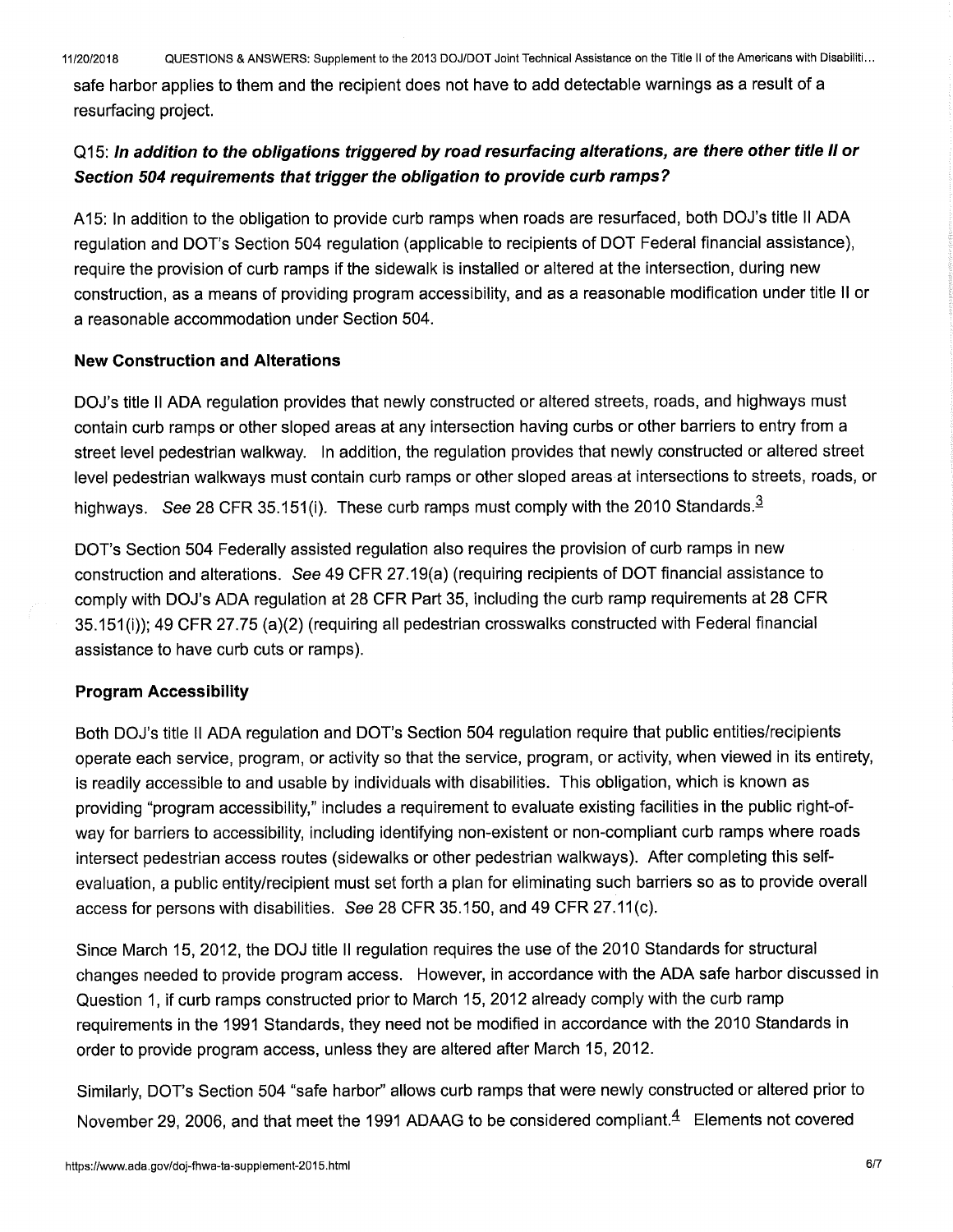11/20/2018 QUESTIONS & ANSWERS: Supplement to the 2013 DOJ/DOT Joint Technical Assistance on the Title II of the Americans with Disabiliti. ..

under the safe harbor provisions may need to be modified to provide program access and should be incorporated into a program access plan for making such modifications. 49 CFR 27.11(c)(2).

Under Section 504, self-evaluations and transition plans should have been completed by December 29, 1979. Under the ADA, transition plans should have been completed by July 26, 1992, and corrective measures should have been completed by January 26, 1995. While these deadlines have long since passed, entities that did not develop a transition plan prior to those dates should begin immediately to complete their self-evaluation and develop a comprehensive transition plan.

#### **Reasonable Modification /Accommodation**

In addition to alteration and program accessibility obligations, public entities may have an obligation under title 11 and Section 504 to undertake curb ramp construction or alteration as a "reasonable modification/accommodation" in response to a request by, or on behalf of, someone with a disability. Such a request may be made to address a non-compliant curb ramp outside of the schedule provided in the public entity's transition plan. A public entity must appropriately consider such requests as they are made. 28 CFR 35.130(b)(7); 49 CFR 27.7(e).

Deccember 1, 2015

published the Americans with Disabilities Act Accessibility Guidelines (2004 ADAAG), which serve as

l The 2010 Standards include a provision on equivalent facilitation that allows covered entities to use

other designs for curb ramps if such designs provide equal or greater access. *See* section 103 of the 2010 Standards.

1 The DOT "safe harbor" provision is found at 49 CFR 37.9(c). DOT's Section 504 regulations (49 CFR 27.19(a)) require compliance with 49 CFR Part 37.

l The 2010 Standards can be found on DOJ's website at

http://www.ada.gov/2010ADAstandards index.htm.

<sup>2</sup> In 2004, the United States Architectural and Transportation Barriers Board (U.S. Access Board)

the basis of the current enforceable ADA standards adopted by both DOT and DOJ.